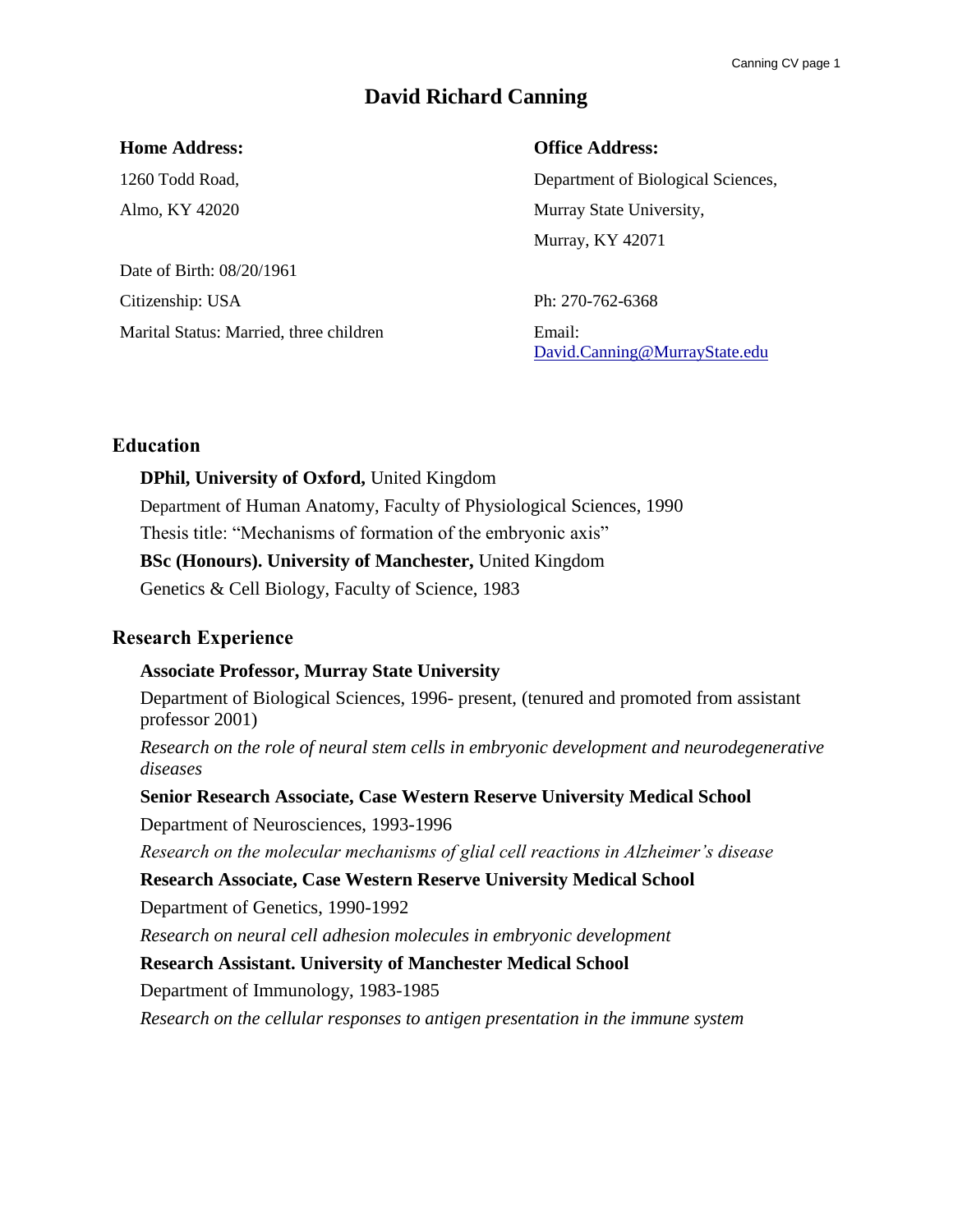# **Teaching Experience**

| <b>Murray State University</b>                 | 500/600 level                             | Medical Cell Biology<br>Immunology<br>Advanced Cell & Molecular Biology<br>Advanced Cell Metabolism<br>Cell Biology Laboratory |
|------------------------------------------------|-------------------------------------------|--------------------------------------------------------------------------------------------------------------------------------|
|                                                | 300/400 level                             | Vertebrate Embryology<br>Cell Biology: Systems<br>Cell Biology: Mechanisms                                                     |
|                                                | 100 level                                 | The Cellular Basis of Life<br><b>Biological Concepts</b>                                                                       |
| Christ Church College,<br>University of Oxford | 3rd year pre-clinical<br>medical students | Principles of Experimental Immunology                                                                                          |
| <b>Manchester University</b><br>Medical School | 2nd year pre-clinical<br>medical students | Immunology                                                                                                                     |

#### **Professional Memberships**

Member of the Society for Developmental Biology Member of the Society for Neuroscience Fellow Member of Lincare College, Oxford

#### **Honors and Scholarships**

NIH:Post-Doctoral Fellowship, \$62,000, 1991-94 Medical Research Council Studentship, \$32,000, 1985-88

### **Research Grants**

- NSF:EPSCoR "Gene Expression Profiles in the Early Chick Embryo" D.R. Canning, \$20,226 (2006-2008)
- NIH 1P20 RR15576 Centers of Biomedical Research Excellence. "Central Nervous System and Repair" S. Whittemore & D.R. Canning, \$184,778 (1999-2004)
- NIH: NCRR "Creation of the Kentucky Biomedical Research Infrastructure Network". \$187,000. (2000-2004).
- NIH: KBRIN Supplemental Research Initiative. Gene Expression of Reactive Astrocytes in Alzheimer's Disease. \$100,00. (2002-2004).
- HHMI: Collaborative Faculty Development Grant. "Simulation of microchips with embryonic neurons", D.R. Canning & J. Crofton. \$20,000 (2002-2003)
- NIH: Academic Research Enhancement Award R15 NS38886 "In vitro modelling of reactive gliosis", D.R. Canning, \$108,746 (1999-03)
- NSF: Course, Curriculum and Laboratory Improvement " Reconstructing the Introductory Biology Curriculum using Inquiry-Based Approaches" T. Derting, D.R. Canning, S. Wright, W. Spencer, C. Fuller. \$179, 815. (1999-2002).
- NSF: EPSCoR "Extracellular matrix effects during gastrulaton in the avian embryo" D.R. Canning, \$21,220. (1998-99)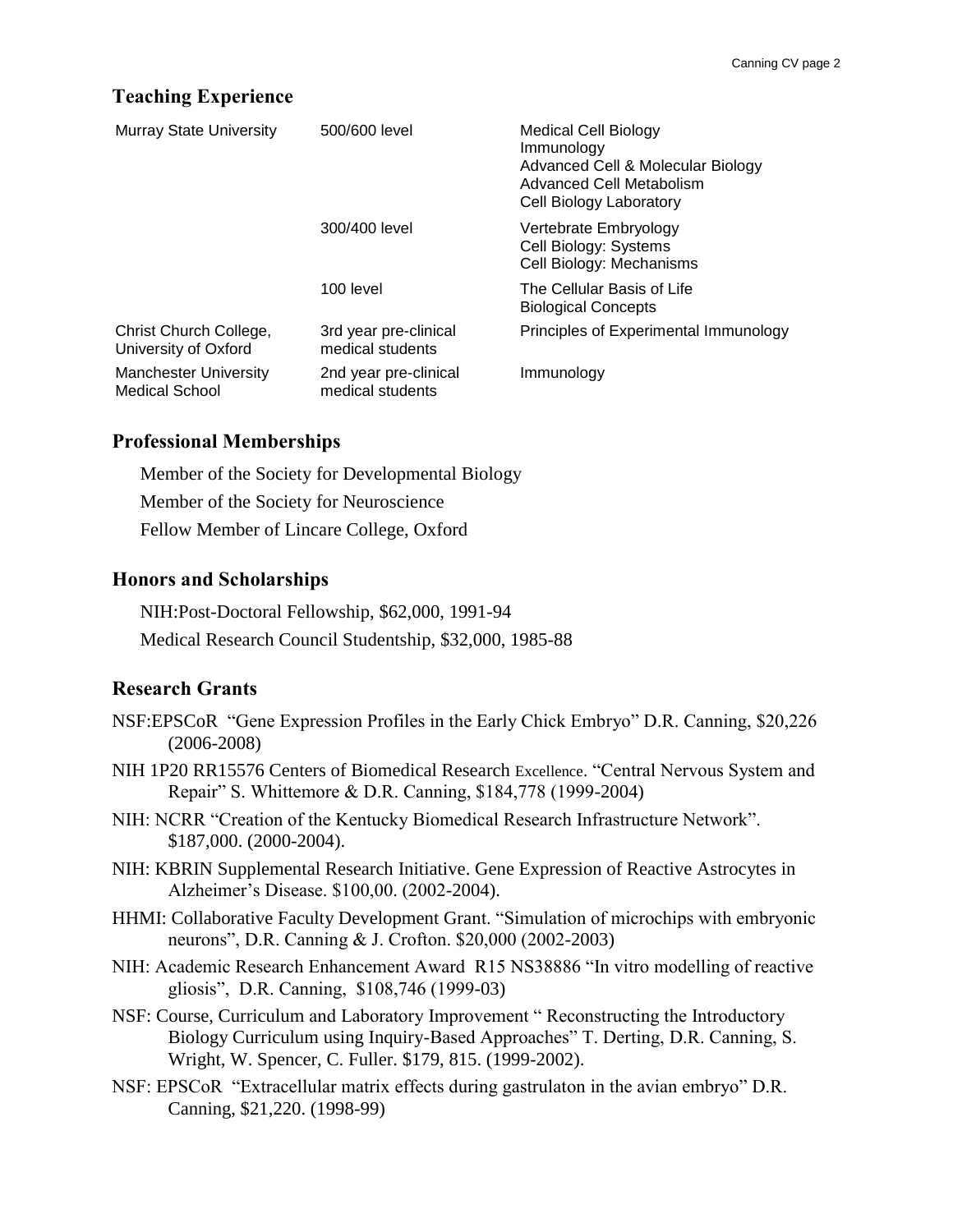- NSF: EPSCoR "Molecular mechanisms of cell sorting in the chick embryo" D.R. Canning, \$19,975. (1997-98)
- Gliatech Inc Research Initiative Award, "Molecular modelling of Alzheimer's Disease", D.R. Canning, \$86,000, 1994-96

### **Research Contracts**

Pilgrims Pride Incorporated: Research Contract, \$15,000. (2005-10). Seabord Incorporated: Private Research Contract, \$12,000 (1996-2000).

### **Other Funding**

HHMI: "Undergraduate Education Research Initiative" Co-author of proposal submitted by K. Alexander, funded to the College of Science & Technology, \$1,500,000, 2000- 04Publications

### **Publications**

- "Microarray Analysis of Reactive Astrocytes in Vitro." WC Spencer & D.R. Canning. (2004) **Gene Expression Omnibus**; GEO accession: GSE856
- "Control of Gene Expression by Chondroitin Sulfate in the Presumptive Head Region of Chick Embryos." Satinder K. Sidhu and David R. Canning. (2004) **Developmental Biology** 271, p580.
- "Inhibition of Differentiation by Chondroitin Sulfate in the Early Chick Embryo." Satinder Sidhu, Ethan Richard & David R. Canning. (2003) **Developmental Biology** 259 p489.
- "Teratogenicity of Positive DUV Photoresist in a Model System of Early Embryonic Development." V. M. Steele, R.J. Keller, R. C. Gupta, and D.R. Canning. (2001), **Journal of Toxicology Methods** 11, p1.
- "Teaching the structural nature of biological molecules: Molecular visualization in the classroom and in the hands of students." David R. Canning & James R. Cox. (2001), **Chem. Educ. Res. Prac. Eur.** 2, p109.
- "Regulation of epiblast cell movements by chondroitin sulfate during gastrulation in the chick embryo." David Canning, Taneem Amin & Ethan Richard, (2000) **Developmental Dynamics** 219, 545-559.
- "The role of chondroitin sulfate in early avian development. Canning, D.R., Abubaker, A. & Amin, T. (1999) **Developmental Biology** 210, p242.
- "Developmental Biology Werner A. Muller" Invited Review. D.R. Canning, (1997) The **Quarterly Review of Biology**, 72, p470.
- "A potent inhibitor of neurite outgrowth that predominates in the extracellular matrix of reactive astrocytes." Canning, D. R., Hoke, A. H., Malemud, C. & Silver, J. (1996). International **Journal of Developmental Neuroscience** 14, p153.
- "Regional differences in reactive gliosis induced by substrate-bound beta-amyloid." Hoke, A. H., Canning, D. R., Malemud, C. J. & Silver, J. (1994). **Experimental Neurology** 130, p56.
- "Glial cell extracellular matrix in Alzheimer's disease." DeWitt, D. A., Canning, D. R., Silver, J. & Perry, G. (1994). In: Non-neuronal cells in Alzheimer's disease.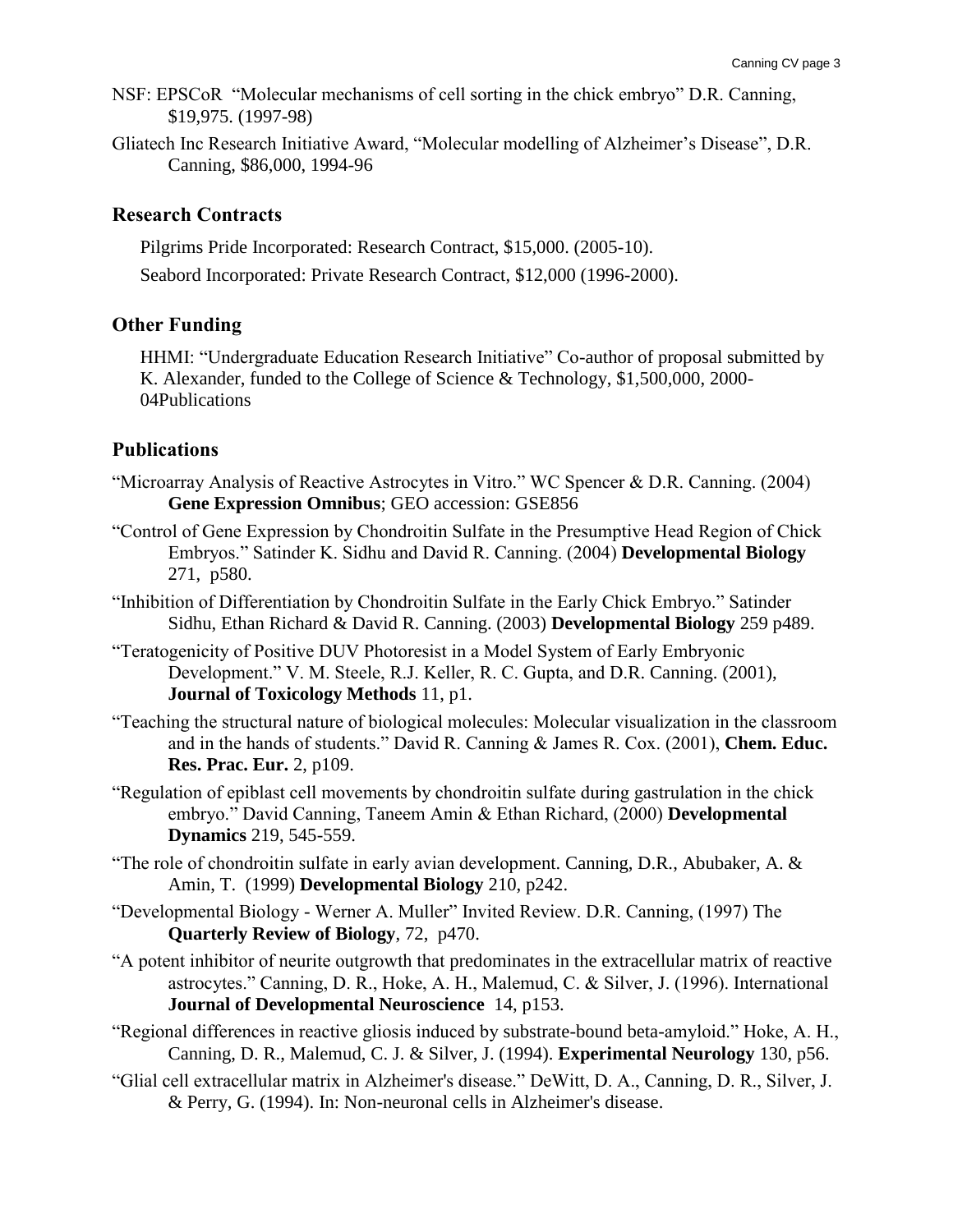- "ß-amyloid of Alzheimer's disease induces reactive gliosis that inhibits axonal outgrowth." Canning, D. R., McKeon, R. J., Dewitt, D. A.,Perry, G., Wujek, J., Frederickson, R. & Silver, J. (1993). **Experimental Neurology** 124, p289.
- "Chondroitin sulfate proteoglycans are associated with the lesions of Alzheimer's disease." DeWitt, D. A., Silver, J., Canning, D. R. & Perry, G. (1993). **Experimental Neurology** 121, p149.
- "Dynamic changes in the distribution of chondroitin sulfate in the retina: A key regulator of neural patterning." Brittis, P. A., Canning, D.R. & Silver, J. (1992). **Science** 255, p733.
- "Molecular inhibition during retinal development and optic nerve regeneration." Brittis, P. A., Canning, D. R. & Silver, J. (1991). In: Principals and Practice of Opthalmology.
- "Origin of cells giving rise to mesoderm and endoderm in the chick embryo." Stern, C. D. & Canning, D. R. (1990). **Nature**. 343, p273.
- "Changes in the expression of the carbohydrate epitope HNK-1 associated with mesoderm induction in the chick embryo." Canning, D. R.& Stern, C. D. (1988). **Development** 104, p643.
- "Gastrulation in birds: a model system for the study of animal morphogenesis." Stern, C. D. & Canning, D. R. (1988). **Experientia** 44, p651.
- "A comparison between antigen-laden cells and dendritic cells in afferent and efferent lymph." Drayson, MT, Canning, DR & Bell, EB. (1985). Advances in Experimental Medicine and Biology. 186, p401

### **Presentations**

- Gene Expression Quantification in Reactive Astrocytes. Tyler Clark & David Canning, (2006) Posters at the Capitol, Frankfort, KY
- Control of Gene Expression by Chondroitin Sulfate in the Presumptive Head Region of Chick Embryos. (2004) Satinder Sidhu & David Canning, Annual Meeting of the International Society of Developmental Biology, Calgary, Canada
- Inhibition of differentiation by chondroitin sulfate in the early chick embryo. Satinder Sidhu & David Canning, (2004) Posters at the Capitol, Frankfort, KY
- Modulation of Astrogliosis in Preparation for Stem Cell Transplantation. W.C. Spencer and D.R. Canning. (2003) 89th Annual Meeting of the Kentucky Academy of Sciences, Bowling Green, KY.
- In vitro Modeling of Reactive Gliosis. W.C. Spencer and D.R. Canning. (2003), Morphogenesis and Regenerative Medicine Symposium, University of Virginia, Charlottesville, VA.
- Responses of Neuronally-Restricted Precursor Cells to Gliosis in vitro. D.R. Canning (2002), Spinal Cord Research Center, University of Louisville, KY

The R15 Process in Neuroscience.D.R. Canning (2002), Northern Kentucky University, KY

- Enhancing Biomedical Research at Murray State University. D.R. Canning, (2003), KBRIN Symposium. University of Louisville
- Analysis of astrocyte gene expression by cDNA microarrays. D.R. Canning, (2002), KBRIN Symposium. Eastern Kentucky University, KY
- Positive DUV Photoresist-induced Teratogenicity in Chick Embryo. V.Steele, R.J. Keller, R.C. Gupta, D.R. Canning. Society of Toxicology, (2001) Proceedings of the 40th Annual Meeting, San Francisco, CA.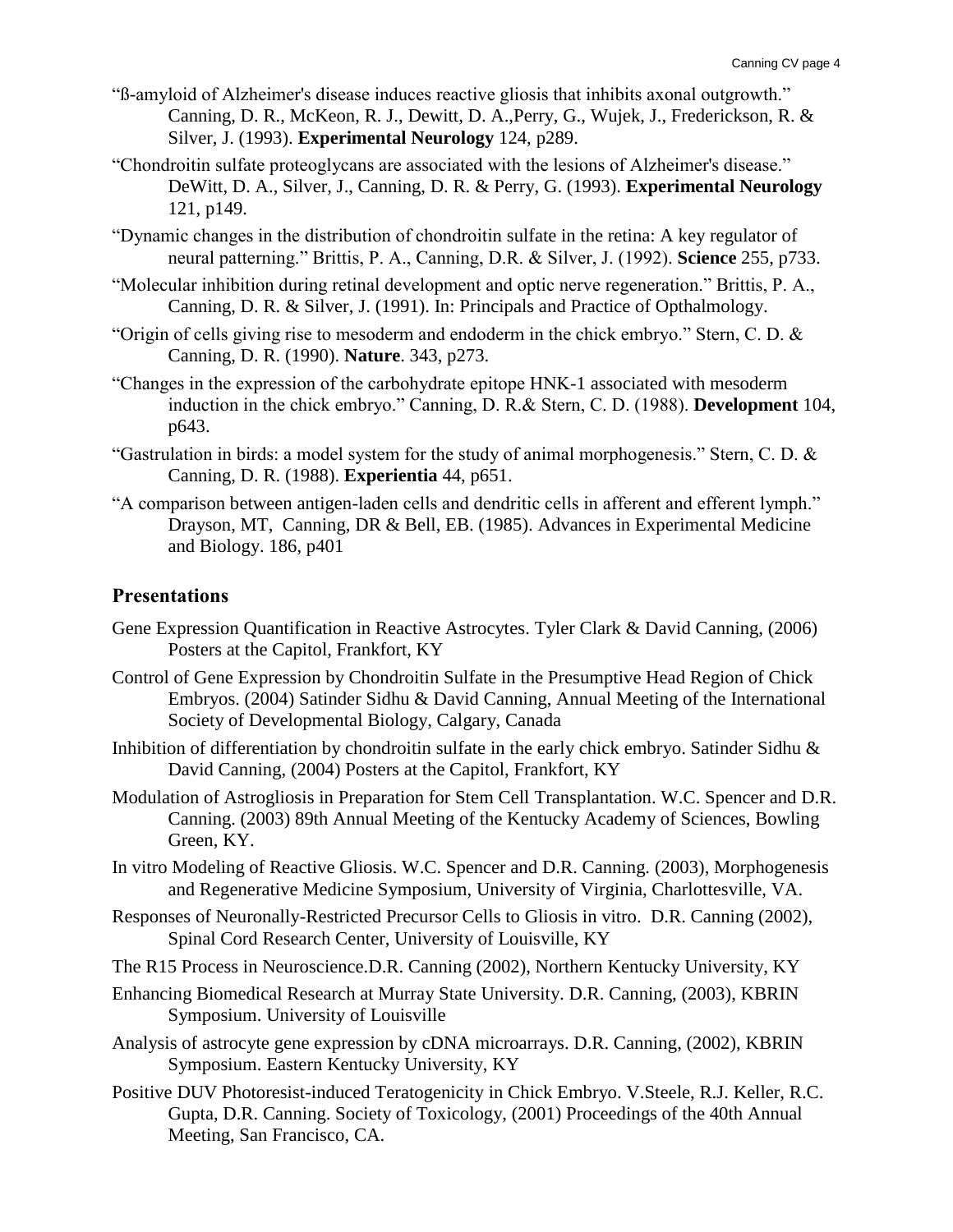- Teratogenicity in Avian Embryos Upon Exposure to Positive Photoresist. V. Steele & D.R. Canning, (2000) In: Semiconductor Safety Issues, Proceedings of the International Conference on Semiconductor Safety, Washington DC.
- Cytodifferentiation in the CAPE of the Early Chick Embryo. Ethan Richard & David R. Canning, (2000) Annual Conference of the South Eastern Society for Developmental Biology, Atlanta, GA
- Dispersal of Primitive Streak Precursors following removal of Chondroitin Sulfate. Taneem Amin & David R. Canning, (2000) Annual Conference of the South Eastern Society for Developmental Biology, Atlanta, GA
- Teratogenicity Exposure Assessment using an Avian Embryo Model System, (2000) Proceedings of the American Industrial Hygiene Conference and Exposition, Orlando, FL.
- Extracellular Matrix Effects During Early Avian Development (1999), Taneem Amin, Ethan Richard & David R. Canning, Kentcuky Academy of Sciences Annual Meeting, Richmond, KY.
- Extracellular Matrix Effects on Cell Sorting During Primitive Streak Formation, (1998), Kevin Harned & David Canning, Annual Conference of the South Eastern Society for Developmental Biology, Atlanta, GA
- Molecular analysis of differentially reactive astrocytes. Bethea, J. , Canning, D.R., Silver, J. (1996). Neuroscience Abstracts, 22:1231

# **Significant Committee Memberships**

Chair of the University Research Policy Commitee

Member of the Kentucky Scientific Advisory Board for the Kentucky Biomedical Research Infrastructure Network

Member of the University Institutional Review Board, Murray State University (2000-2006)

Member of the College Pre-Med Evaluation Committee

Chaired Departmental Search Committees, and been a member on several other Search committees

Faculty Senate Finance Committee (1998-2000)

# **Graduate Students Mentored**

Jessica Etheridge, thesis: Chondroitin Sulfate Effects on Embryonic Cell Adhesion

Veronica Ingland, thesis: Annexin VI Expression and Possible Function in the Early Chick Embryo

Ethan Richard, thesis: Differentiation Potencies of the CAPE of the Avian Embryo

William Clay Spencer, thesis: Differential Gene Expresson of Reactive Astrogliosis

Satinder Sidhu - transferred to PhD program, University of Alberta

Tyler Clark - transferred to Ohio State University graduate program

Taneem Amin - presently research assistant at Vanderbilt Medical School

# **Other**

Editorial Board of the journal "Frontiers in Bioscience"